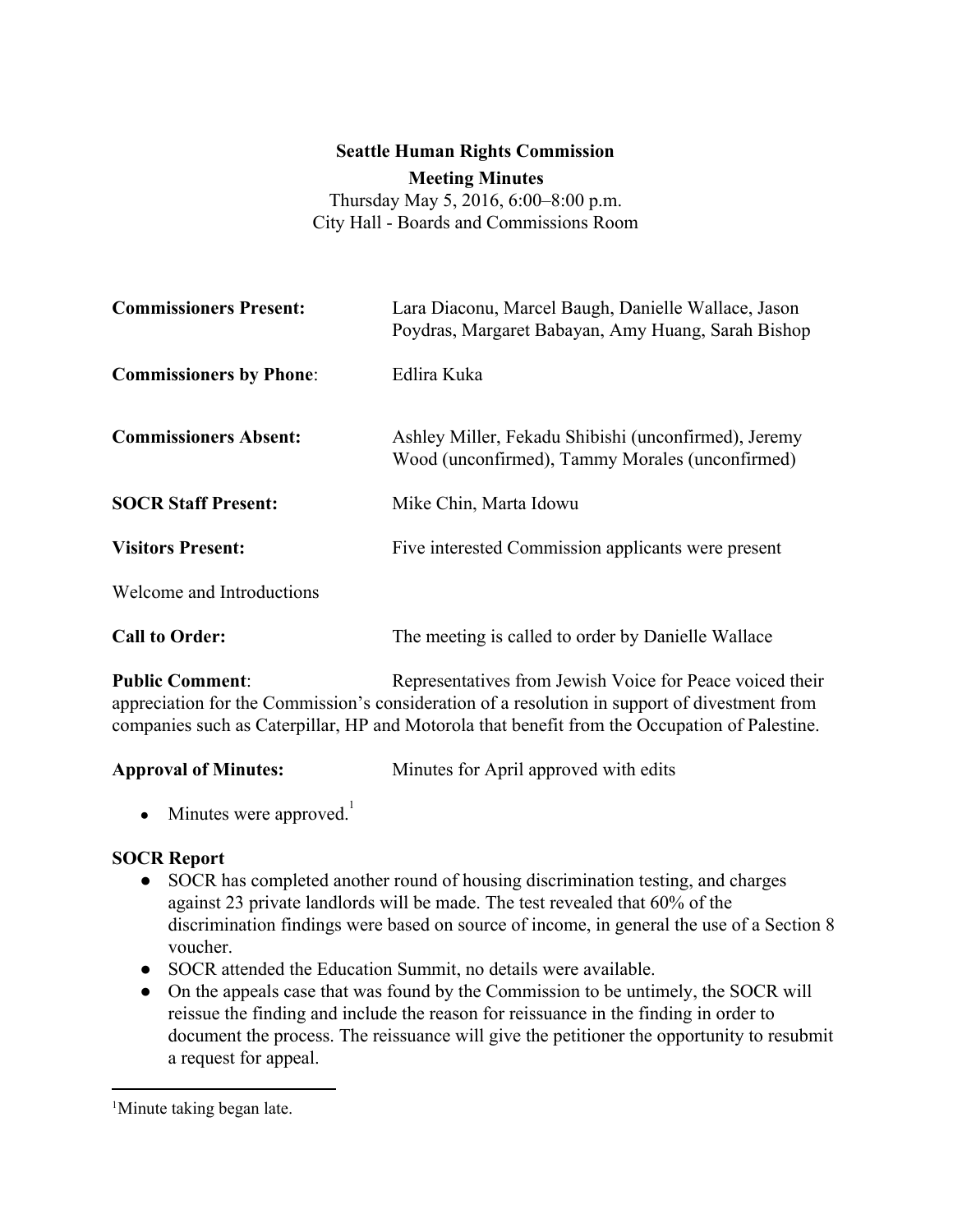## **Executive Team Update:**

- Human rights day planning -- Date is December 8, Amy Huang volunteered for **Committee**
- Pride participation -- June 26, if you want to march with the SHRC, let Margaret know ASAP your t-shirt size, Margaret will compile for Marta
- New Commissioner Update We're still waiting on appointments of Tammy, Fekadu, Jeremy, and Jasmin. Marta said that Tammy, Fekadu, and Jeremy should be appointed at the May 26 CRUEDA meeting.
- June -- all task forces will need to revise workplans to be finalized for the July meeting.
- Motion to nominate Amy Huang was passed.
	- Votes in favor: all
	- Opposed: none
	- Abstain: none
- Margaret will be stepping down in August

### **Appeals Update:**

- CM Herbold letter sent, Hearing Examiner responded repeating her position. Unclear whether follow up call with Patty Lally is still pending.
- Patty Lally reached out regarding an appeal that was untimely, however, the appeal was late because SOCR did not give proper notice of their finding. Patty would like the Commission to reconsider and hear the appeal, but Commission past 90 day jurisdiction. No authority in rules to reconsider. SOCR to reissue notice. Jason making sure this does not fall through the cracks.
- This month's Appeals panel is May 23rd at 1 p.m. -- Commissioners who will participate include Marcel Baugh, Lara Diaconu, and Margaret Babayan (by phone), Sarah Bishop is backup (by phone)
- 5 hearings pending with the Hearing Examiner's office:
	- May 10 -- not enough commissioners to participate
	- May 18 Fekadu and Lara (this hearing has since been indefinitely postponed)
	- June 1 Ashley and Margaret
	- June 20 Marcel and Sarah Bishop
	- July 13 Amy and Danielle
- Jeremy expressed interest in Appeals Committee

#### **Commissioner Development Update:**

- Press release out, deadline for applications May 31st
- Each Commissioner should engage in active recruitment!
- Interviews will take place early June
- Exit interviews will become a norm
- Edlira and Ashley developing survey to all commissioners
- The city will have an onboarding process for all new commissioners

### **ECOSOC Update:**